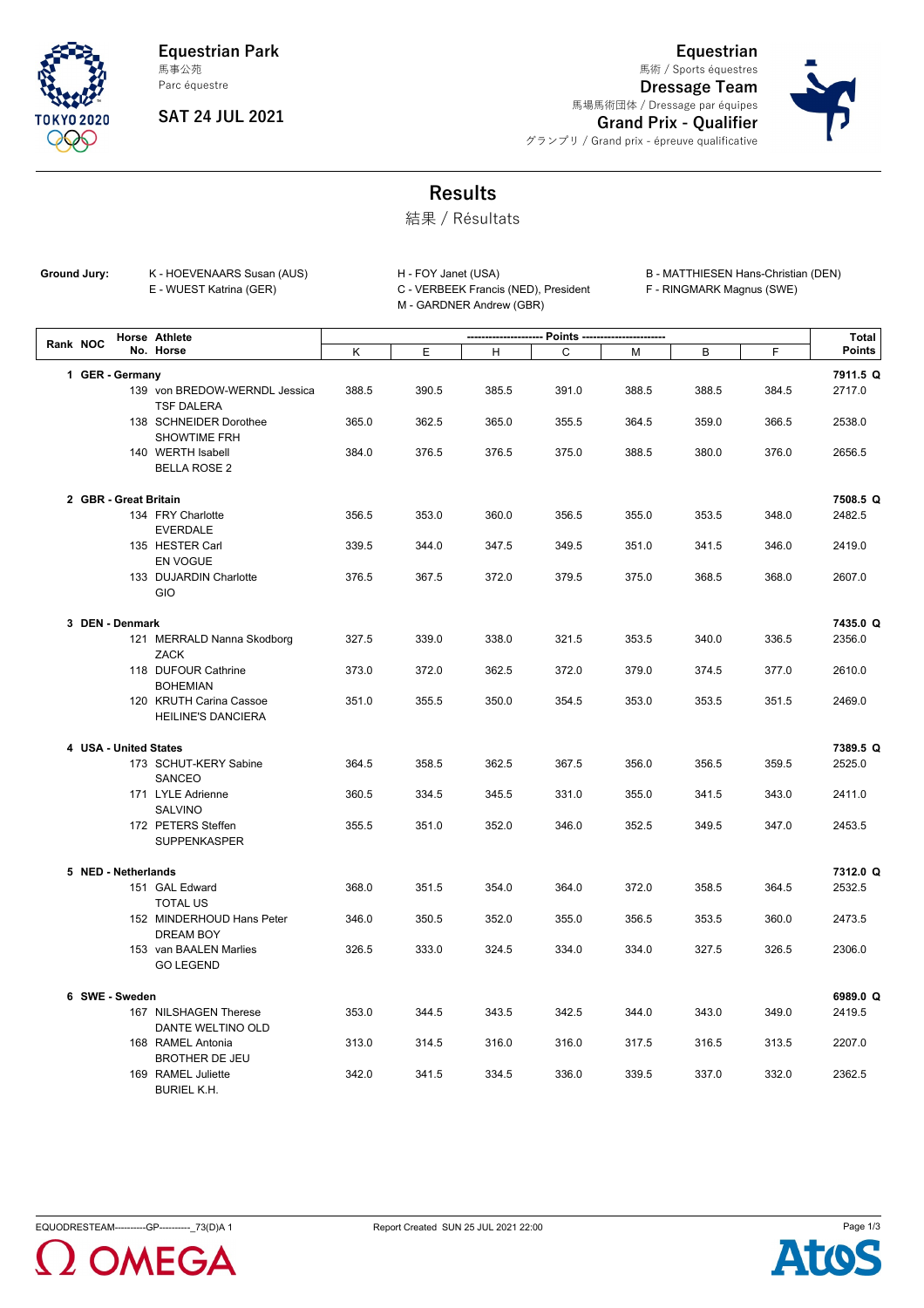

**Equestrian Park** Parc équestre 馬事公苑

**SAT 24 JUL 2021**

**Equestrian Dressage Team** 馬場馬術団体 / Dressage par équipes **Grand Prix - Qualifier** グランプリ / Grand prix - épreuve qualificative 馬術 / Sports équestres



**Results**

結果 / Résultats

| Rank NOC         |                    | Horse Athlete<br>No. Horse                       |       |       |       |       |       |       |       |                    |
|------------------|--------------------|--------------------------------------------------|-------|-------|-------|-------|-------|-------|-------|--------------------|
|                  |                    |                                                  | Κ     | E     | н     | C     | м     | В     | F     | <b>Points</b>      |
| 7 POR - Portugal |                    |                                                  |       |       |       |       |       |       |       | 6862.5 Q           |
|                  |                    | 155 CAETANO Maria                                | 327.0 | 322.5 | 323.5 | 323.0 | 324.0 | 321.0 | 323.0 | 2264.0             |
|                  |                    | FENIX DE TINEO                                   |       |       |       |       |       |       |       |                    |
|                  |                    | 158 TORRES Rodrigo                               | 339.5 | 330.5 | 335.5 | 332.5 | 335.5 | 334.5 | 330.5 | 2338.5             |
|                  |                    | <b>FOGOSO</b>                                    |       |       |       |       |       |       |       |                    |
|                  |                    | 157 TORRAO Joao Miguel<br>EQUADOR                | 304.5 | 323.0 | 320.0 | 331.0 | 327.0 | 321.0 | 333.5 | 2260.0             |
|                  |                    |                                                  |       |       |       |       |       |       |       |                    |
| 8 ESP - Spain    |                    | 123 FERRER-SALAT Beatriz                         | 339.0 | 331.5 | 322.0 | 332.5 | 330.0 | 331.5 | 335.0 | 6749.5 Q<br>2321.5 |
|                  |                    | <b>ELEGANCE</b>                                  |       |       |       |       |       |       |       |                    |
|                  |                    | 125 GARCIA MENA Jose Antonio                     | 314.5 | 313.0 | 322.0 | 325.5 | 316.5 | 317.0 | 318.0 | 2226.5             |
|                  |                    | SORENTO 15                                       |       |       |       |       |       |       |       |                    |
|                  |                    | 126 JURADO LOPEZ Severo<br><b>FENDIT</b>         | 317.5 | 311.0 | 310.5 | 316.5 | 317.5 | 314.5 | 314.0 | 2201.5             |
|                  |                    |                                                  |       |       |       |       |       |       |       |                    |
|                  | 9 FRA - France     |                                                  |       |       |       |       |       |       |       | 6715.0             |
|                  |                    | 129 AYACHE Alexandre<br><b>ZO WHAT</b>           | 316.0 | 314.0 | 317.0 | 312.0 | 320.5 | 318.0 | 322.0 | 2219.5             |
|                  |                    | 130 BARBANCON Morgan                             | 327.5 | 328.0 | 323.0 | 327.0 | 318.5 | 322.0 | 325.5 | 2271.5             |
|                  |                    | SIR DONNERHALL II OLD                            |       |       |       |       |       |       |       |                    |
|                  |                    | 131 COLLARD Maxime                               | 317.0 | 316.5 | 322.0 | 315.0 | 321.0 | 317.5 | 315.0 | 2224.0             |
|                  |                    | <b>CUPIDO PB</b>                                 |       |       |       |       |       |       |       |                    |
|                  | 10 BEL - Belgium   |                                                  |       |       |       |       |       |       |       | 6702.5             |
|                  |                    | 110 PAULUIS Larissa                              | 313.0 | 296.0 | 309.5 | 308.5 | 321.5 | 303.5 | 313.5 | 2165.5             |
|                  |                    | <b>FLAMBEAU</b>                                  |       |       |       |       |       |       |       |                    |
|                  |                    | 111 ROOS Laurence                                | 314.5 | 322.0 | 326.0 | 331.5 | 333.0 | 325.5 | 324.0 | 2276.5             |
|                  |                    | FIL ROUGE                                        |       |       |       |       |       |       |       |                    |
|                  |                    | 109 MICHIELS Domien<br>INTERMEZZO VAN HET MEERDA | 316.0 | 322.0 | 326.0 | 320.0 | 329.0 | 325.5 | 322.0 | 2260.5             |
|                  | 11 CAN - Canada    |                                                  |       |       |       |       |       |       |       | 6605.5             |
|                  |                    | 116 von MARTELS Chris                            | 308.5 | 310.5 | 310.5 | 319.0 | 322.5 | 314.0 | 306.5 | 2191.5             |
|                  |                    | <b>ECLIPS</b>                                    |       |       |       |       |       |       |       |                    |
|                  |                    | 114 KELLOCK Lindsay                              | 313.0 | 294.5 | 303.5 | 286.5 | 305.5 | 299.0 | 304.0 | 2106.0             |
|                  |                    | <b>SEBASTIEN</b>                                 |       |       |       |       |       |       |       |                    |
|                  |                    | 113 FRASER-BEAULIEU Brittany<br>ALL IN           | 329.0 | 334.0 | 332.5 | 336.5 | 319.0 | 327.0 | 330.0 | 2308.0             |
|                  |                    |                                                  |       |       |       |       |       |       |       |                    |
| 12 ROC - ROC     |                    |                                                  |       |       |       |       |       |       |       | 6350.5             |
|                  |                    | 161 MERKULOVA Inessa                             | 319.5 | 317.5 | 321.5 | 308.5 | 331.5 | 312.0 | 326.0 | 2236.5             |
|                  |                    | MISTER X<br>160 MAKSAKOVA Aleksandra             | 305.5 | 288.5 | 293.0 | 288.0 | 291.5 | 287.0 | 304.0 | 2057.5             |
|                  |                    | <b>BOJENGELS</b>                                 |       |       |       |       |       |       |       |                    |
|                  |                    | 159 KOSTERINA Tatyana                            | 305.0 | 294.5 | 299.0 | 285.5 | 283.0 | 294.0 | 295.5 | 2056.5             |
|                  |                    | DIAVOLESSA VA                                    |       |       |       |       |       |       |       |                    |
|                  | 13 AUS - Australia |                                                  |       |       |       |       |       |       |       | 6273.5             |
|                  |                    | 101 HANNA Mary                                   | 313.5 | 319.0 | 311.5 | 307.5 | 314.0 | 309.5 | 314.0 | 2189.0             |
|                  |                    | CALANTA                                          |       |       |       |       |       |       |       |                    |
|                  |                    | 103 PEARCE Simone                                | 320.5 | 315.0 | 320.5 | 312.0 | 312.0 | 315.5 | 310.0 | 2205.5             |
|                  |                    | <b>DESTANO</b>                                   |       |       |       |       |       |       |       |                    |
|                  |                    | 102 LAYNE Kelly                                  | 277.0 | 248.0 | 275.5 | 270.0 | 283.5 | 265.5 | 259.5 | 1879.0             |
|                  |                    | SAMHITAS                                         |       |       |       |       |       |       |       |                    |